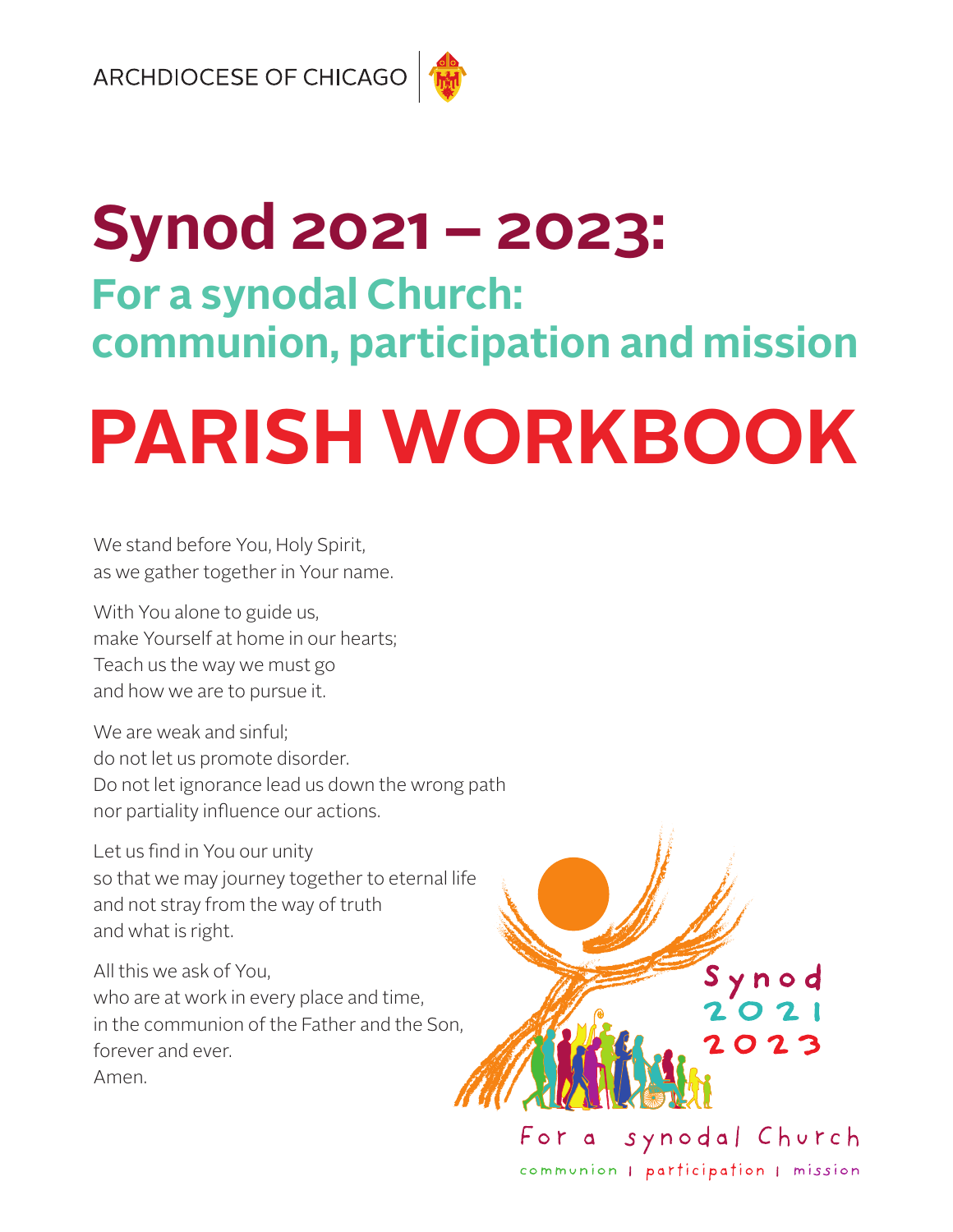Pope Francis has called for a Synod for October, 2023 with the theme *For a Synodal Church: communion, participation and mission*. The Pope said clearly: "the Synod is not a parliament or an opinion poll; the Synod is an ecclesial event and its protagonist is the Holy Spirit. If the Spirit is not present, there will be no Synod." (Opening Address, October 9, 2021)

Pope Francis invited the whole world to share reflections on "journeying together." How are we to do that?

Our Holy Father said we are to encounter, to listen, and to discern.

We are to become experts in the art of encounter. Meeting, talking, and sharing with those around us.

We are to listen. True encounter arises only from listening. We may need to ask ourselves: Are we good at listening? How good is the "hearing" of our heart? Do we allow people to express themselves, to walk in faith even though they have had difficulties in life, and to be part of the life of the community without being hindered, rejected or judged? (Homily at Opening Mass of the Synod, October 10, 2021)

And, finally, we are to discern. To encounter and to listen are not ends in themselves, leaving everything as it was before. "The Synod is a process of spiritual discernment, of ecclesial discernment, that unfolds in adoration, in prayer and in dialogue with the word of God." (Homily at Opening Mass of the Synod, October 10, 2021)

Each parish is invited to involve parishioners:

- To listen to one another.
- To share their thoughts.
- To pray for the Synod.

Gather your parishioners to share reflections on the theme of journeying together under the banner of communion, participation, and mission. The goal is "not to produce documents ... but plant dreams, draw forth prophecies and visions, and allow hope to flourish..."

#### **Let the dreaming begin!**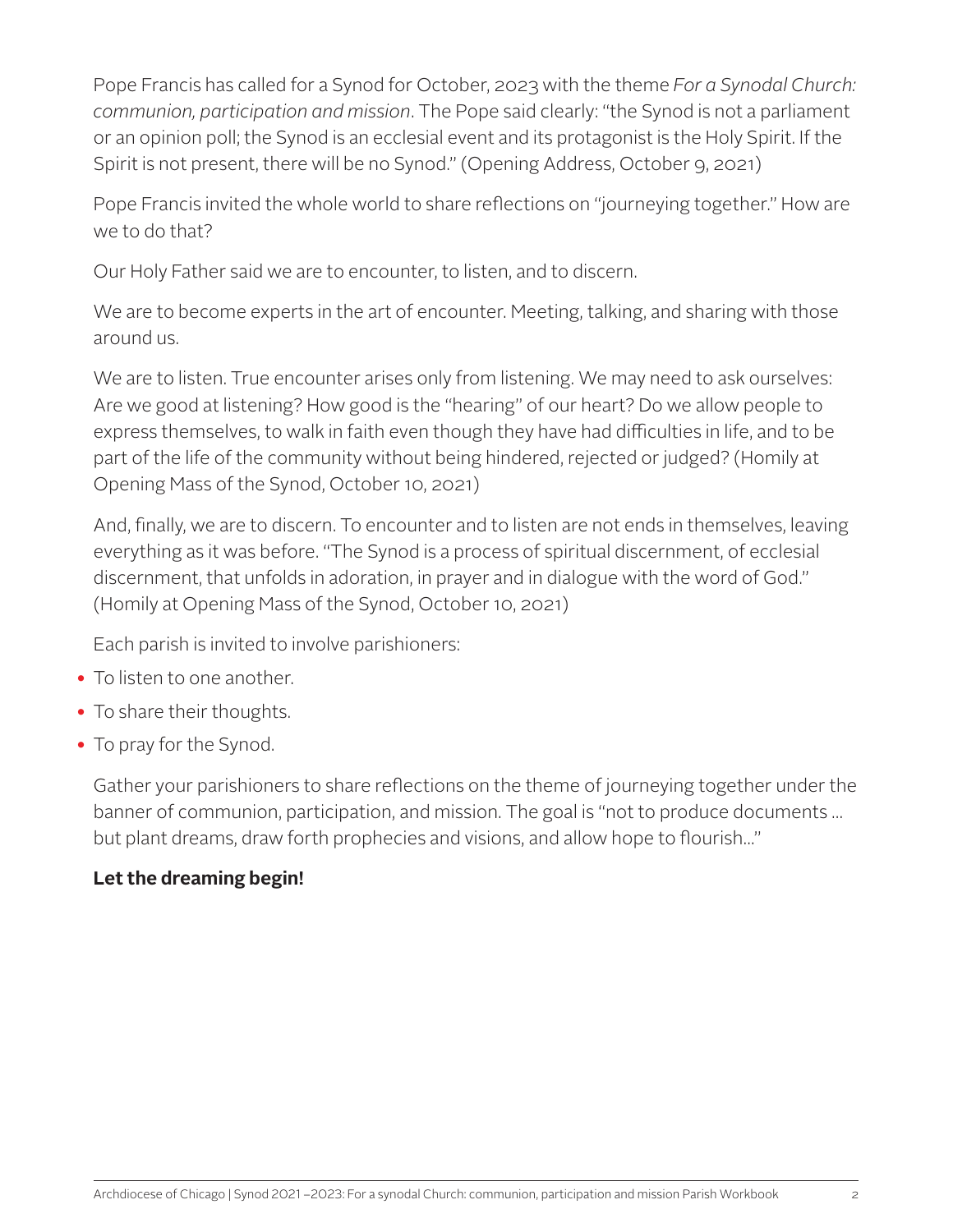#### **Fundamental Question**

**A synodal Church, in announcing the Gospel, "journeys together." How is this "journeying together" happening today in your local Church? What steps does the Spirit invite us to take in order to grow in our "journeying together"?**

As you respond….

**Recall our experiences:** What experiences of our local Church does this question call to mind?

**Re-read these experiences in greater depth:** What joys did they bring? What difficulties and obstacles have they encountered? What wounds did they reveal? What insights have they elicited?

**Gather the fruits to share:** Where in these experiences does the voice of the Holy Spirit resound? What is the Spirit asking of us? What are the points to be confirmed, the prospects for change, the steps to be taken? Where do we register a consensus? What paths are opening up for our local Church?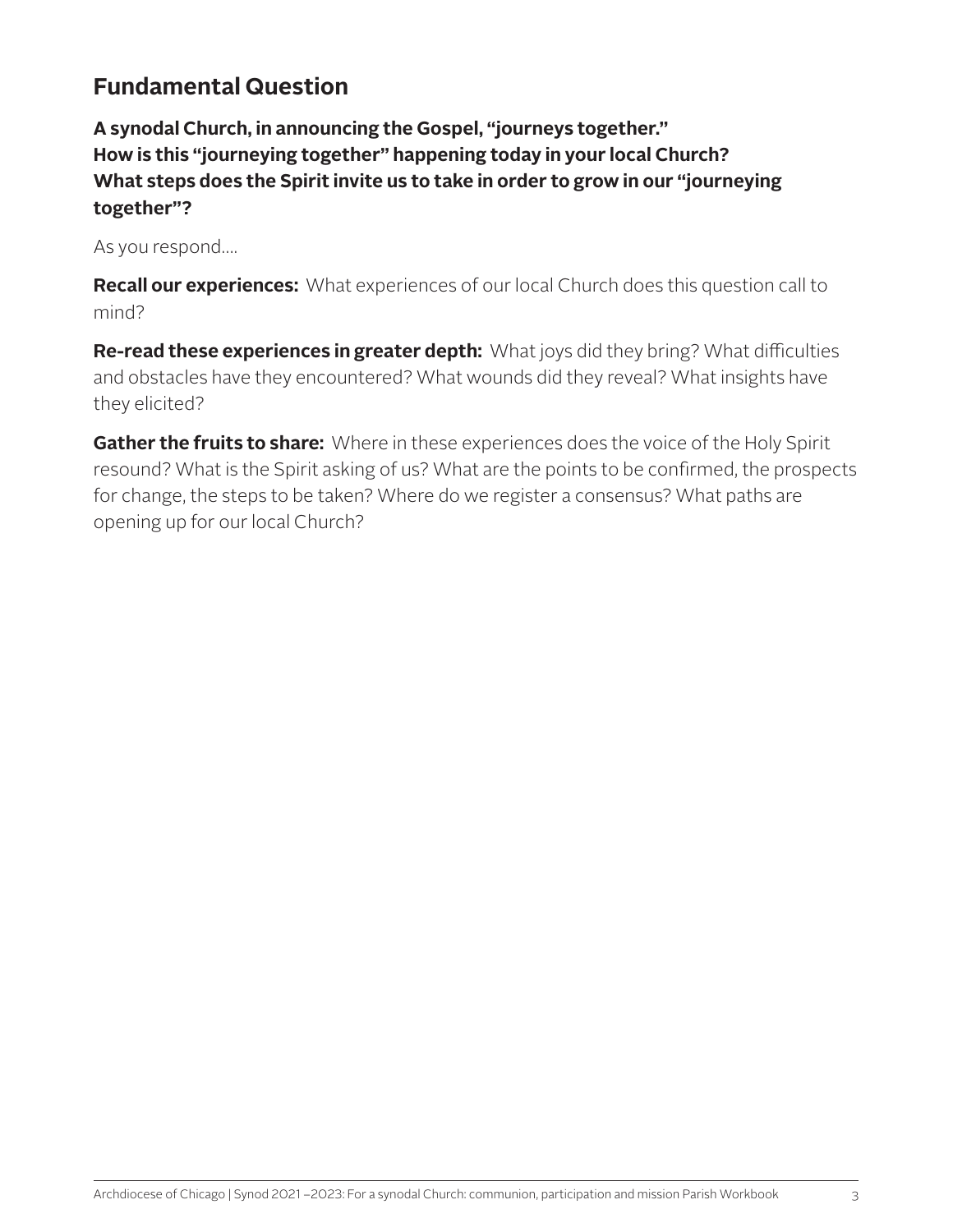#### **Communion**

In the Church and in society we are side by side on the same road. How are we called to grow as companions? Listening is the first step, but it requires an open mind and heart, without prejudice. All are invited to speak with courage and parrhesia, or bold and forthright speaking; that is, in freedom, truth and charity.

**Who are those in the margins in our local community? How do we encounter them and listen to their voices? How does what we hear inform how we journey together?**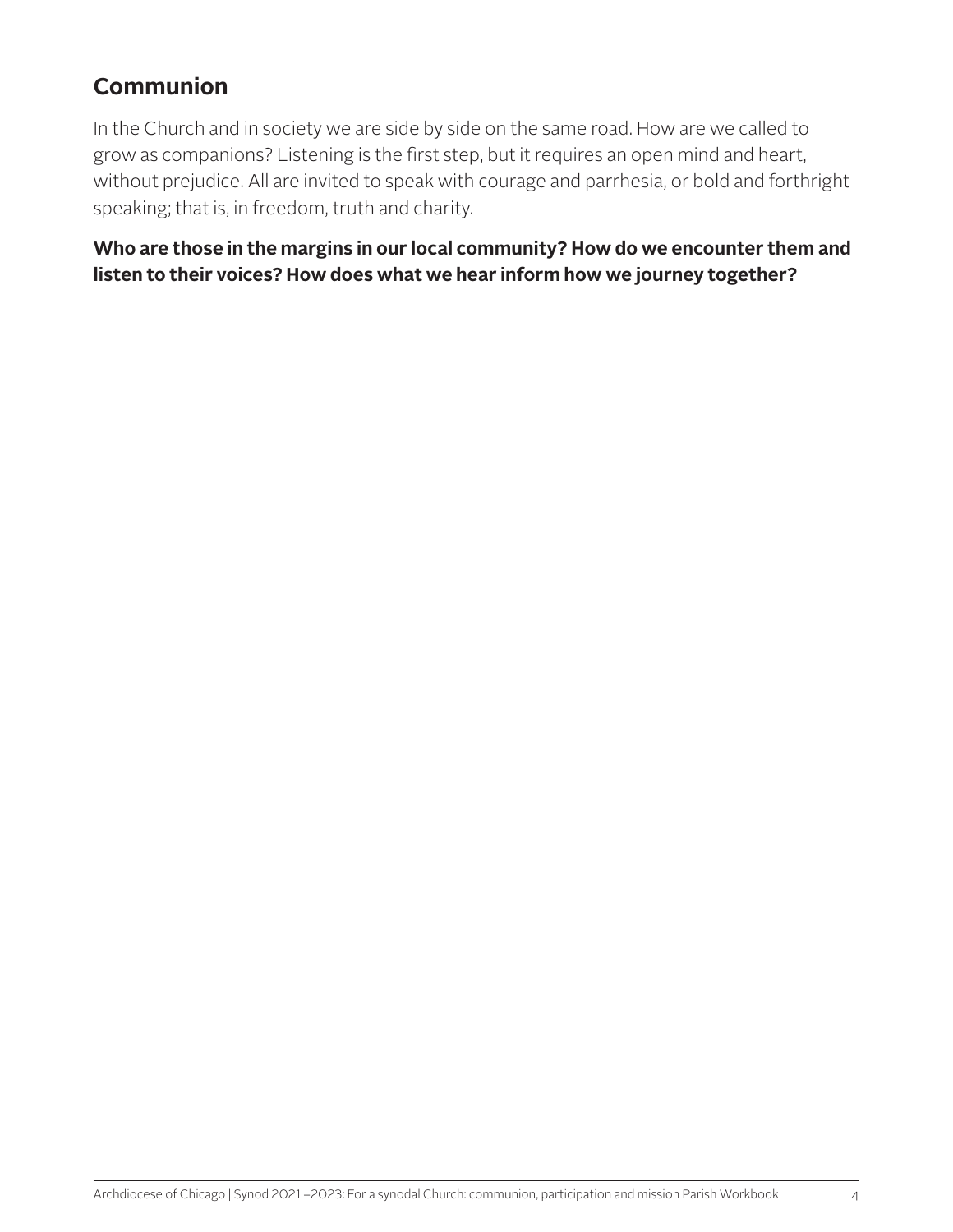### **Participation**

The Constitution on the Sacred Liturgy (Vatican II, 1963) called all the faithful to that full, conscious, and active participation in liturgical celebrations. What has that come to mean in our post-pandemic church? Can we maintain participation without people at Sunday worship?

**Synodality is at the service of the mission of the Church in which all members are called to participate.**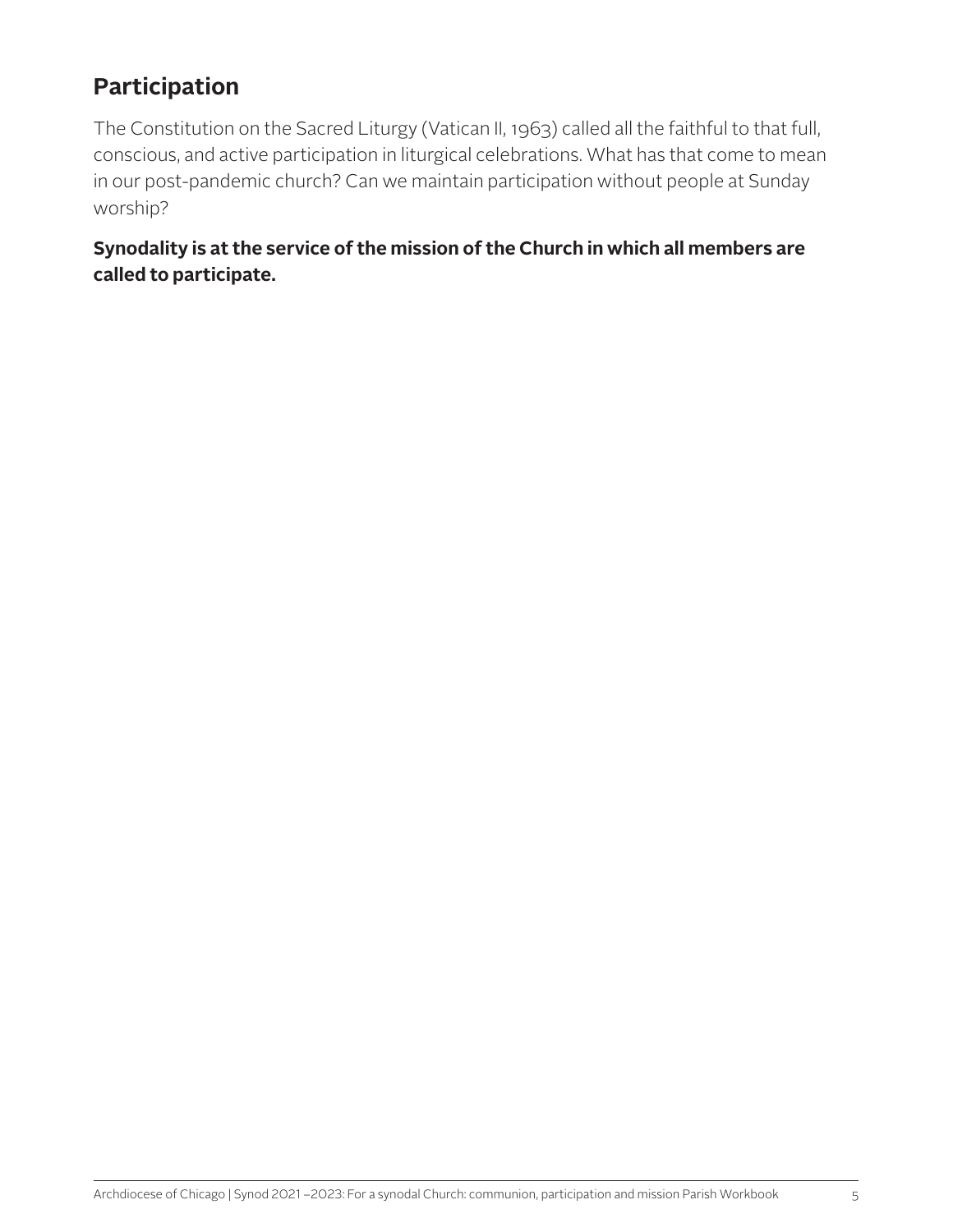#### **Mission**

Sunday worship is the most visible aspect of our religion. The church's mission also includes service, evangelization, healing, and teaching.

Does our faith steer us when making decisions and weighing values?

Does it bring consolation? Does it challenge you to sacrifice?

Synodality entails receptivity to change, formation and ongoing learning.

#### **Above all the Church works for justice, peace and respect for all human life.**